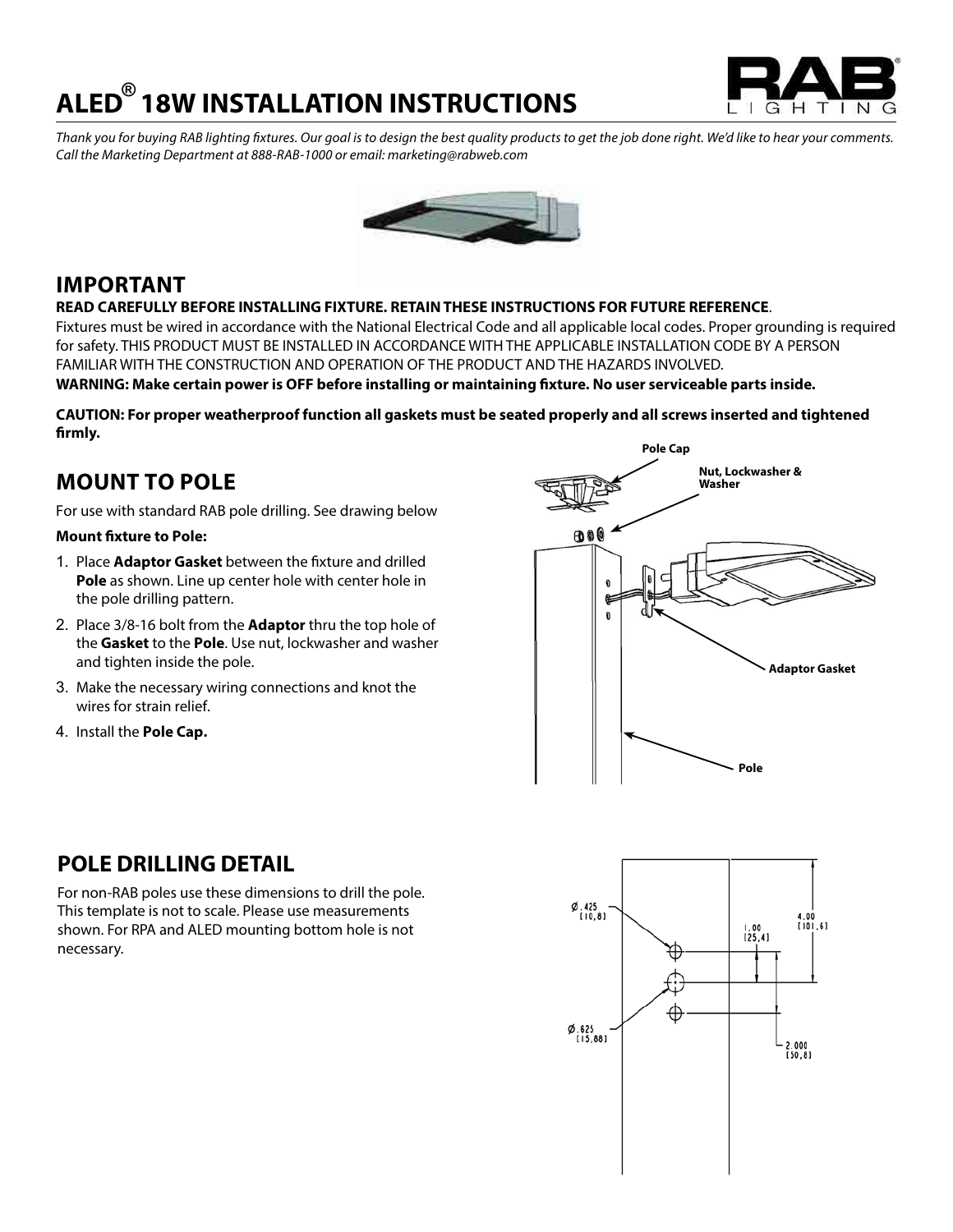# **ALED 18W INSTALLATION INSTRUCTIONS ®**



*Thank you for buying RAB lighting fixtures. Our goal is to design the best quality products to get the job done right. We'd like to hear your comments. Call the Marketing Department at 888-RAB-1000 or email: marketing@rabweb.com*

### **WIRING**

Universal voltage driver permits operation at 120V to 277VAC, 50Hz or 60Hz.

- 1. Connect the black fixture lead to the (+) LINE supply lead.
- 2. Connect the white fixture lead to the (-) COMMON supply lead.
- 3. Connect the bare copper Ground wire from fixture to supply ground.



## **ROUND POLE ADAPTOR ACCESSORY**

For use with standard RAB pole drilling.

- 1. Drill round pole using the dimensions shown below in the Pole Drilling Detail.
- 2. Trim **Adaptor Gasket** supplied with ALED**.**
- 3. **Fixture Bolt** may not be long enough as originally supplied with ALED. A longer **Fixture Bolt** is supplied with the RPA LED kits.
- 4. Changing **Fixture Bolt** (if necessary):
	- a. Open the fixture door
	- b. Remove ALED Adaptor bracket from fixture
	- c. Change **Fixture Bolt** and re-assemble
- 5. Place **Round Pole Adaptor** and **RPA Gasket** between the fixture and drilled **Pole** as shown. Line up top holes of the **Gaskets** and **Round Pole Adaptor** with top hole in the pole drilling pattern.
- 6. Place 3/8-16 **Fixture Bolt** from the **ALED** thru the top hole of the RPA and Gaskets to the Round **Pole**. Use nut, lockwasher and washer and tighten inside the pole.
- 7. Feed wires through larger bottom hole. Make the necessary wiring connections and knot the wires for strain relief.
- 8. Install the pole cap.

## **CLEANING & MAINTENANCE**

**CAUTION: Be sure fixture temperature is cool enough to touch. Do not clean or maintain while fixture is energized.**

- 1. Clean lens & fixture with non-abrasive cleaning solution.
- 2. Do not open fixture to clean the LED. Do not touch the LED.

### **TROUBLESHOOTING**

- 1. Check that the line voltage at fixture is correct.
- 2. Be sure the fixture is grounded properly?



*Note: These instructions do not cover all details or variations in equipment nor do they provide for every possible situation during installation, operation or maintenance.*